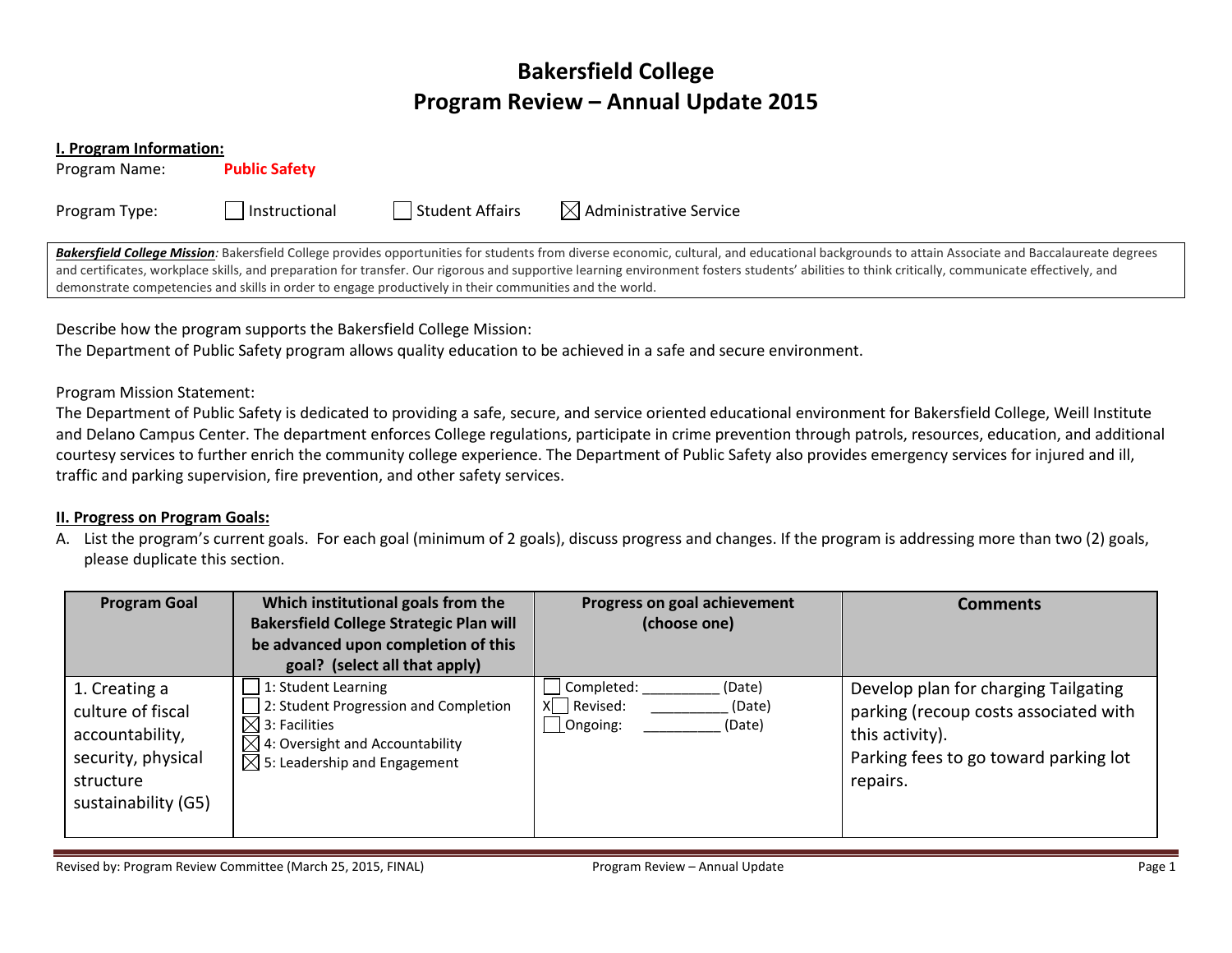| 2. Data Driven<br>Decision Making -<br><b>FMO and Security</b>                                      | 1: Student Learning<br>2: Student Progression and Completion<br>$\boxtimes$ 3: Facilities<br>$\boxtimes$ 4: Oversight and Accountability<br>$\boxtimes$ 5: Leadership and Engagement | Completed:<br>(Date)<br>Revised:<br>(Date)<br>X   Ongoing:<br>(Date)<br>*start School Dude Spring 2016 | Collecting stats from the Reporting<br>writing system (DAR), Parking<br>enforcement software, collection of<br>office service data and School Dude<br>(event parking requests).                                         |
|-----------------------------------------------------------------------------------------------------|--------------------------------------------------------------------------------------------------------------------------------------------------------------------------------------|--------------------------------------------------------------------------------------------------------|-------------------------------------------------------------------------------------------------------------------------------------------------------------------------------------------------------------------------|
| 3. Establishing<br>meaningful and<br>sustainable budget<br>targets                                  | 1: Student Learning<br>2: Student Progression and Completion<br>3: Facilities<br>$\boxtimes$ 4: Oversight and Accountability<br>$\boxtimes$ 5: Leadership and Engagement             | Completed: _<br>(Date)<br>Revised:<br>(Date)<br>Ongoing:<br>(Date)<br>Start Spring 2016<br>x           | Establish an equipment/vehicle<br>replacement plan and determine<br>funding for a 3-5 year period.<br>Determine funding for technology<br>equipment/software.                                                           |
| 4. Contract<br>approval<br>procedures;<br>engaging<br>department heads<br>in process<br>development | 1: Student Learning<br>2: Student Progression and Completion<br>3: Facilities<br>$\boxtimes$ 4: Oversight and Accountability<br>$\boxtimes$ 5: Leadership and Engagement             | Completed:<br>(Date)<br>Revised:<br>(Date)<br>x   Ongoing:<br>(Date)                                   | Meet more often and work<br>collaboratively with department heads<br>to improve communication and<br>accountability; continue to provide<br>necessary security support to the<br>campus for safety and student success. |

# B. List new or revised goals (if applicable)

| <b>New/Replacement Program Goal</b>                                        | Which institutional goals will be advanced upon<br>completion of this goal? (select all that apply)                                                                  | <b>Anticipated Results</b>                       |
|----------------------------------------------------------------------------|----------------------------------------------------------------------------------------------------------------------------------------------------------------------|--------------------------------------------------|
| Update Emergency Manual (last revised<br>2009)- good for BC, Delano, Weill | 1: Student Learning<br>2: Student Progression and Completion<br>$ 3:$ Facilities<br>xl<br>$\Box$ 4: Oversight and Accountability<br>$x$ 5: Leadership and Engagement | Update annually<br>Goal to initiate in Fall 2016 |
|                                                                            |                                                                                                                                                                      |                                                  |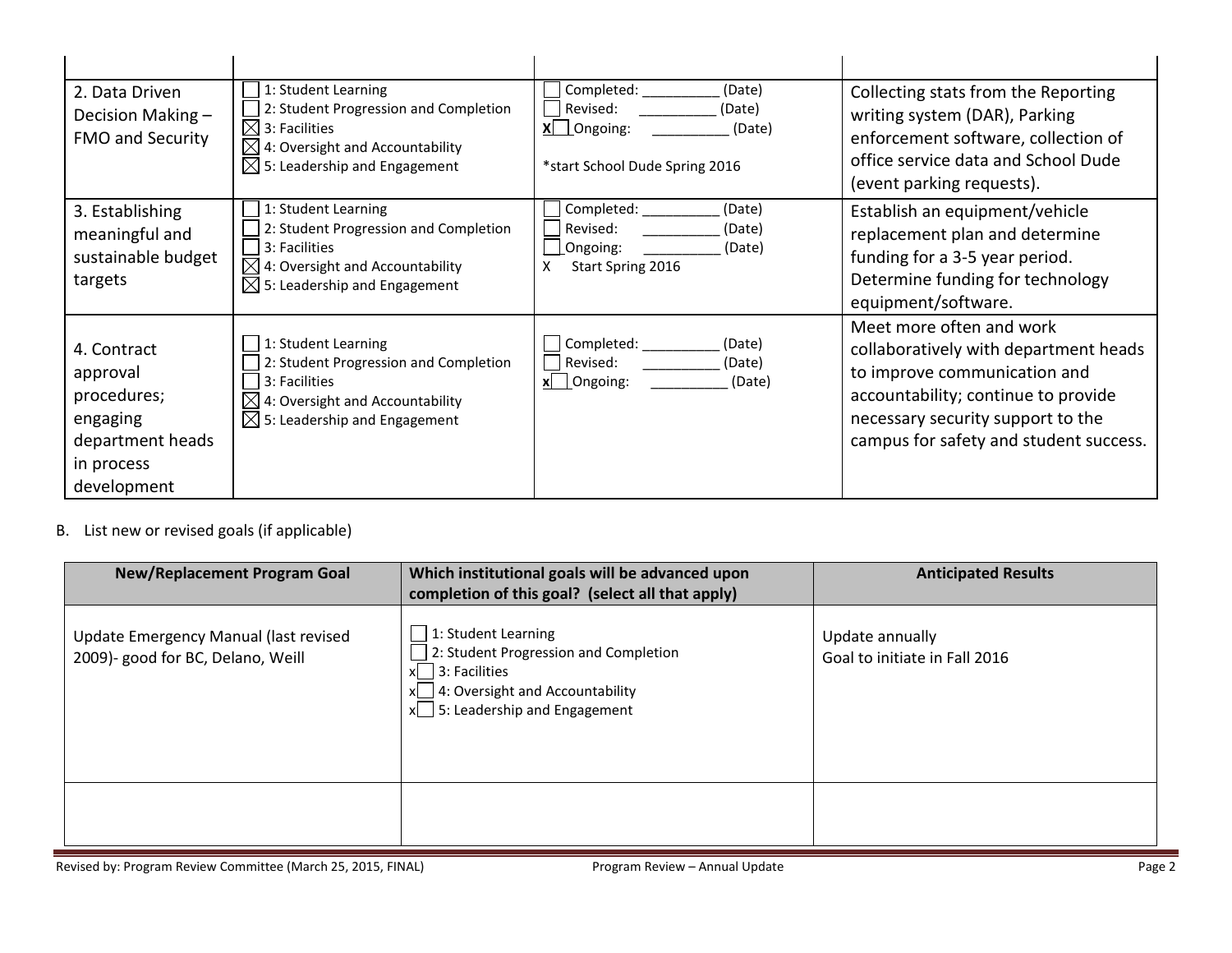| <b>New/Replacement Program Goal</b><br>All Staff to wear visible ID (lanyard)<br>Identification for personal safety | Which institutional goals will be advanced upon<br>completion of this goal? (select all that apply)<br>1: Student Learning<br>2: Student Progression and Completion<br>3: Facilities<br>$x$ 4: Oversight and Accountability<br>$\Box$ 5: Leadership and Engagement | <b>Anticipated Results</b><br>ID processed when hired<br>Goal to initiate by Fall 2017 |
|---------------------------------------------------------------------------------------------------------------------|--------------------------------------------------------------------------------------------------------------------------------------------------------------------------------------------------------------------------------------------------------------------|----------------------------------------------------------------------------------------|
| <b>New/Replacement Program Goal</b>                                                                                 | Which institutional goals will be advanced upon<br>completion of this goal? (select all that apply)                                                                                                                                                                | <b>Anticipated Results</b>                                                             |
| <b>Public Safety Survey</b>                                                                                         | 1: Student Learning<br>2: Student Progression and Completion<br>$x \sim 3$ : Facilities<br>$x$ 4: Oversight and Accountability<br>$x \cap 5$ : Leadership and Engagement                                                                                           | Annual<br>Goal: survey is underway, & will initiate by end<br>of Spring 2016           |
| <b>New/Replacement Program Goal</b>                                                                                 | Which institutional goals will be advanced upon<br>completion of this goal? (select all that apply)                                                                                                                                                                | <b>Anticipated Results</b>                                                             |
| Process/Procedure in place to have all<br>classrooms locked when not in use for<br>safety/security                  | 1: Student Learning<br>2: Student Progression and Completion<br>$x \mid 3$ : Facilities<br>$x \t 4$ : Oversight and Accountability<br>$\Box$ 5: Leadership and Engagement                                                                                          | Goal: to initiate by Fall 2017                                                         |
| <b>New/Replacement Program Goal</b>                                                                                 | Which institutional goals will be advanced upon<br>completion of this goal? (select all that apply)                                                                                                                                                                | <b>Anticipated Results</b>                                                             |
| 1. Activity Log (daily) online<br>2. Cleary Act (add to activity log)<br>Summary of incidents reported to DPS       | 1: Student Learning<br>2: Student Progression and Completion<br>$x \Box$ 3: Facilities<br>$x$ 4: Oversight and Accountability<br>$\Box$ 5: Leadership and Engagement                                                                                               | Goal: to initiate by Fall 2007                                                         |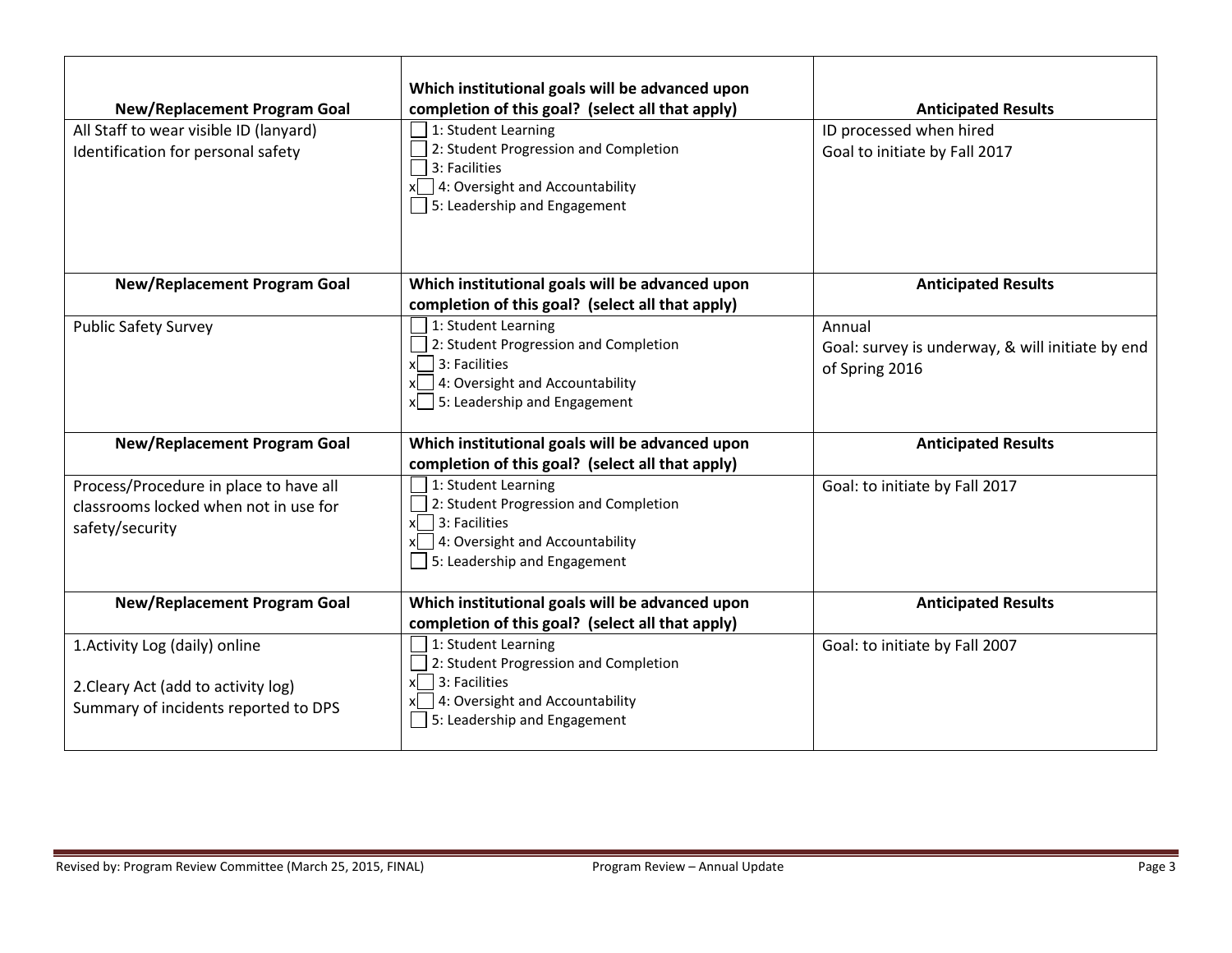## **III. Trend Data Analysis:**

Highlight *any significant changes* in the following metrics and discuss what such changes mean to your program.

- A. Changes in student demographics (gender, age and ethnicity).
- B. Changes in enrollment (headcount, sections, course enrollment and productivity).
- C. Success and retention for face-to-face, as well as online/distance courses.
- D. Changes in the achievement gap and disproportionate impact (Equity).
- E. Other program-specific data that reflects significant changes *(please specify or attach).* All Student Affairs and Administrative Services should respond.

E. Office Services (List of data):

January 2015 – June 15, 2015

| In coming phone calls:            | 6,595 |
|-----------------------------------|-------|
| Lobby walk in:                    | 4,403 |
| <b>DSPS cart service:</b>         | 3,077 |
| Calls for service:                | 2,342 |
| <b>Outside Agency Backgrounds</b> | 222   |

## This entails:

Monitoring the Public Safety Officer radio

Monitoring the DSPS cart service radio

Monitoring the Parking Enforcement Officer radio

Dispatch Officers to calls for service

Dispatch DSPS cart drivers to calls for service

- Answer incoming phone calls
- Assist walk in lobby traffic
- Look up reports, citations, permit information, assist students and staff with ordering permits
- Complete outside agency background investigations
- Order Office supplies

Complete P.O.'s

Ensure DSPS carts are maintained

Submit work orders

Train Student Workers for front office duties and DSPS cart driver service

Perform miscellaneous functions

(Does not have time to assist the Director of department with projects)

Student population has increased from 18,000 to approximately 25,000 which will mean an increase in crimes, calls for service, and front office work.

## **IV. Program Assessment (focus on most recent year):**

Revised by: Program Review Committee (March 25, 2015, FINAL) Program Review – Annual Update Page 4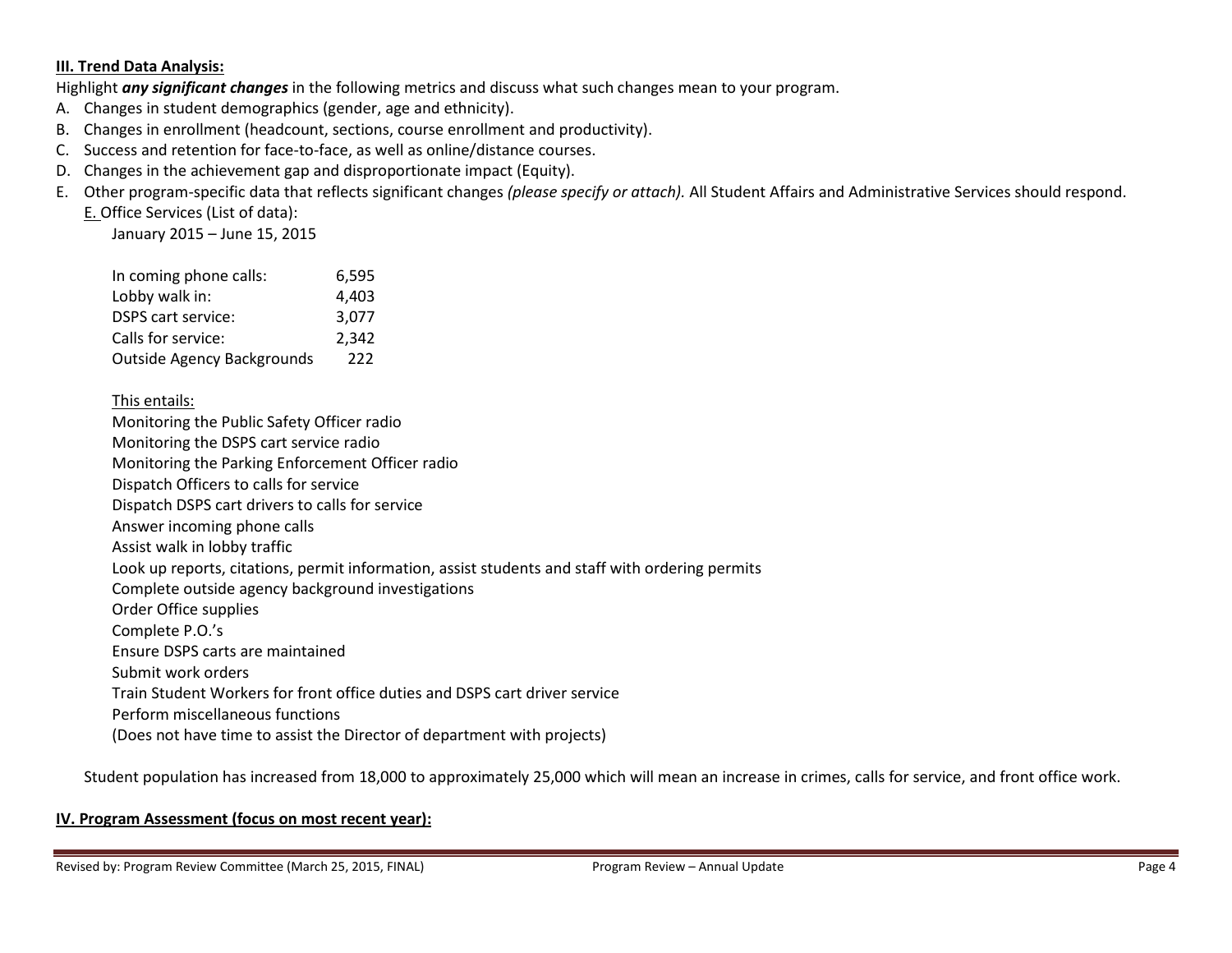- A. How did your outcomes assessment results inform your program planning? Use bullet points to organize your response.
- B. How did your outcomes assessment results inform your resource requests? The results should support and justify resource requests.
- C. How do course level student learning outcomes align with program learning outcomes? Instructional programs can combine questions C and D for one response (SLO/PLO/ILO).
- D. How do the program learning outcomes or Administrative Unit Outcomes align with Institutional Learning Outcomes? All Student Affairs and Administrative Services should respond.

Program Learning Outcomes (PLO)/Administrative Unit Outcomes (AUO):

- D.
- DPS will constantly improve their leadership and professional roles for student, faculty and staff satisfaction.
- DPS will continue to develop quality programs, methods and approaches to assist the college toward achieving a reasonably safe and secure environment.
- DPS will communicate daily with the students on campus and demonstrate competency in their field of work while interacting with the student population, engage themselves with in the community by working special events, responding to calls for assistance and problem solving.
- DPS will continue to engage with the community and build relationships by developing training programs collaboratively with KCSFO, BPD, Paroleprobation, ATF, etc.

## *Institutional Learning Outcomes*:

*Think: Think critically and evaluate sources and information for validity and usefulness. Communicate: Communicate effectively in both written and oral forms. Demonstrate: Demonstrate competency in a field of knowledge or with job-related skills. Engage: Engage productively in all levels of society – interpersonal, community, the state and the nation, and the world.*

- E. Describe *any significant changes* in your program's strengths since last year.
	- 1. RAD training (Rape Aggression Defense) for all female students and staff District-wide
	- 2. Active Shooter training campus-wide
	- 3. Campus Safety brochure- distributed District-wide
	- 4. Officer vacancies filled-two vacant 19 hr. positions (BC/Delano)
	- 5. New Executive Secretary joined the team and is motivating department with new ideas
- F. Describe *any significant changes* in your program's weaknesses since last year.
	- Camera surveillance system was inoperable and in dire need of replacement
	- In need of an additional vehicle
- G. If applicable, describe any unplanned events that affected your program.
	- Unforeseeable absences that cause excessive over-time
		- o Recommendation: Have a pool of temporary officers on call for annual events and sick outs.
	- Equipment/Vehicle failure that cause over-time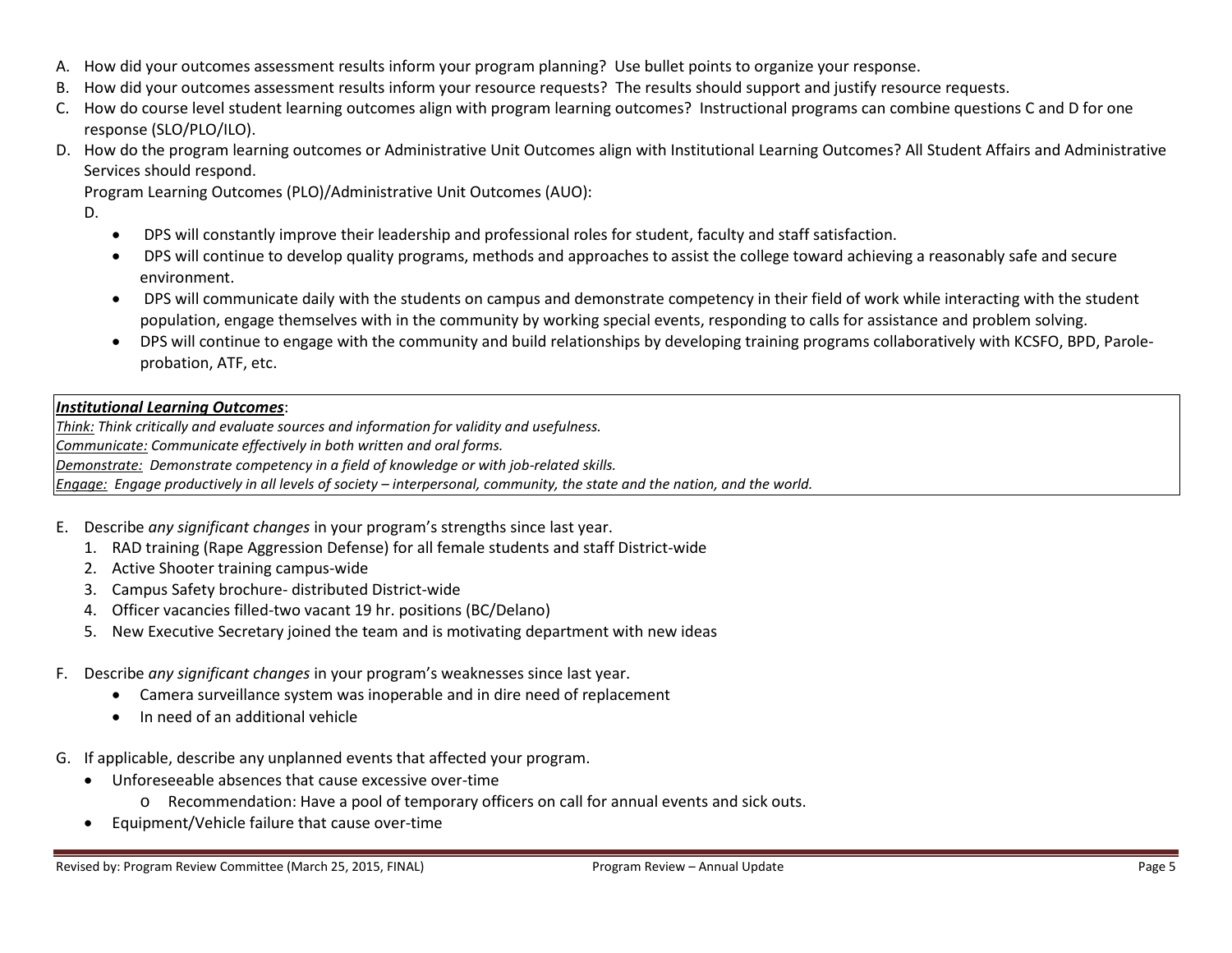- o Recommendation: Have back up equipment, routine maintenance scheduled, and budgeted replacement plan
- Lack of timely notification of events that cause over-time
	- o Recommendation: Accurate and timely communication of activities
- Construction projects that cause over-time
	- o Recommendation: Clear and timely communication of scope of project

**V. Assess Your Program's Resource Needs:** To request resources (staff, faculty, technology, equipment, budget, and facilities), please fill out the appropriate form.<https://committees.kccd.edu/bc/committee/programreview>

- A. Human Resources and Professional Development:
	- 1. If you are requesting any additional positions, explain briefly how the additional positions will contribute to increased student success. Include upcoming retirements or open positions that need to be filled.

See attached Position Requests for details

- Department Assistant I (front office support)-new position
- Sergeant-replacement position
- 2. Professional Development:
	- a. Describe briefly the effectiveness of the professional development your program has been engaged in (either providing or attending) during the last year, focusing on how it contributed to student success.
	- b. What professional development opportunities and contributions can your program make to the college in the future?
		- a. Training 2015-16:

Director attended National Community College Public Safety Conference and Title 9 Investigation Conference (certified)

Active Shooter training campus-wide

- Cleary Act/Title 9 training Summit
- Emergency training for campus building marshals
- RAD training District-wide
- Annual training for CPR, First Aid, Emergency Response

New Student Orientation incorporates Cleary Act/Title 9, Active Shooter information

b. Goal 2016-17:

Additional training for officers for assisting veterans and students with special needs

Establishing new committee: Violence Prevention

Cleary Act/Title 9 to be more accessible to students via web site

Offer ALL training District-wide (not limited to BC campus)

Training on multi hazardous incidents-these important protocols have often been ignored due to the intensive focus on active shooter incidents in the recent years

\*\* These trainings should be FREE and come with a certificate of completion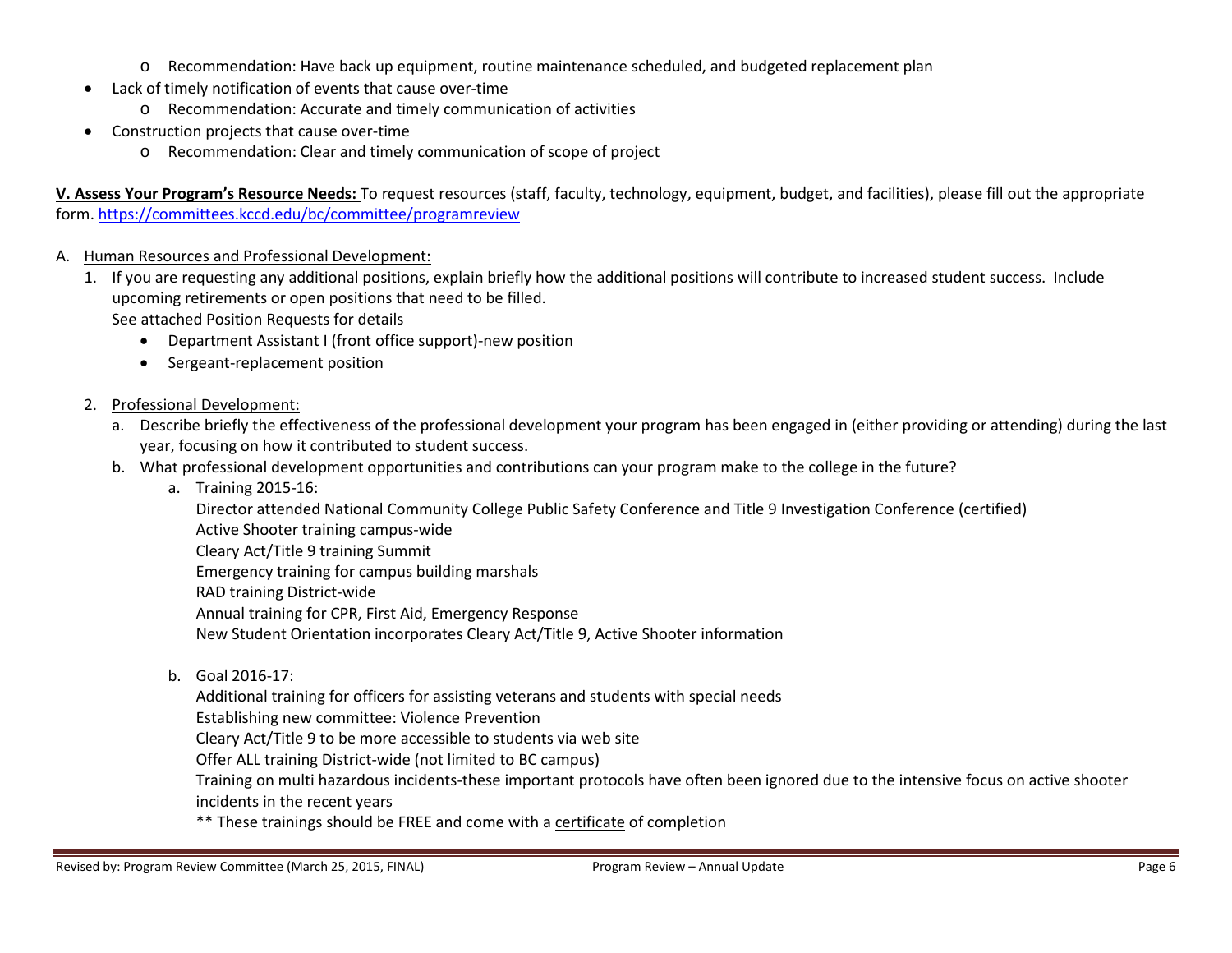- B. Facilities:
	- 1. How have facilities' maintenance, repair or updating affected your program in the past year as it relates to student success?
	- 2. How will your Facilities Request for next year contribute to student success?
		- 1.
- With numerous ongoing construction projects last year it was a challenge to maintain a safe environment for the college community. We experienced several student and staff trip and fall injuries due to the construction. Officers were constantly replacing caution tape and setting up additional barricades to prevent additional accidents.
- Limited key members who have access to EMS/HVAC system after hours/at home hinders response time (or no response), which is a safety and health concern
- Insufficient painting of parking stalls causes high customer complaints and revoking of parking tickets-time consuming and additional work for all involved
- Lighting is a concern in the West end of the South-West Parking Lot
- 3 quarter inch glass for front office window for protection
- Limited physical space for growing office staff/officers to function efficiently (need a minimum of 2 additional office units)
- Briefing Room to have 3 additional 40inch monitors for camera surveillance
- Buzzer added to back door for access to staff area (for staff and disabled)
- Shelter/cover for Segways/T-3. This will avoid the excessive cost of replacing the tarp multiple times a year
- Secure location for Delano vehicle
- Charging station for Fusion vehicle
- 2. The Facilities Request will contribute to the student success in the following ways:
	- a. Campus will be physically safe (with less trip hazards)
	- b. Campus will have a healthy learning environment with immediate response time to HVAC calls (after hours)
	- c. Campus lots will have painted stalls with clear markings that provide easy understanding of restrictions for customer satisfaction
	- d. Public Safety staff will work more effectively and efficiently with proper facilities
	- e. T-3's will be protected from damage and have a longer life
- C. Technology and Equipment:

.

- 1. Understanding that some programs teach in multiple classrooms, how has new, repurposed or existing technology or equipment affected your program in the past year as it relates to student success?
- 2. How will your new or repurposed classroom, office technology and/or equipment request contribute to student success?
- 3. Discuss the effectiveness of technology used in your area to meet college strategic goals.

## Technology

- a. New software that would provide information on ALL activities at a glance. This will provide:
	- i. Improves accuracy & response
	- ii. Visibility-Provides administration a unified and timely view of system activity
	- iii. Reporting-Includes historical information necessary for campus transparency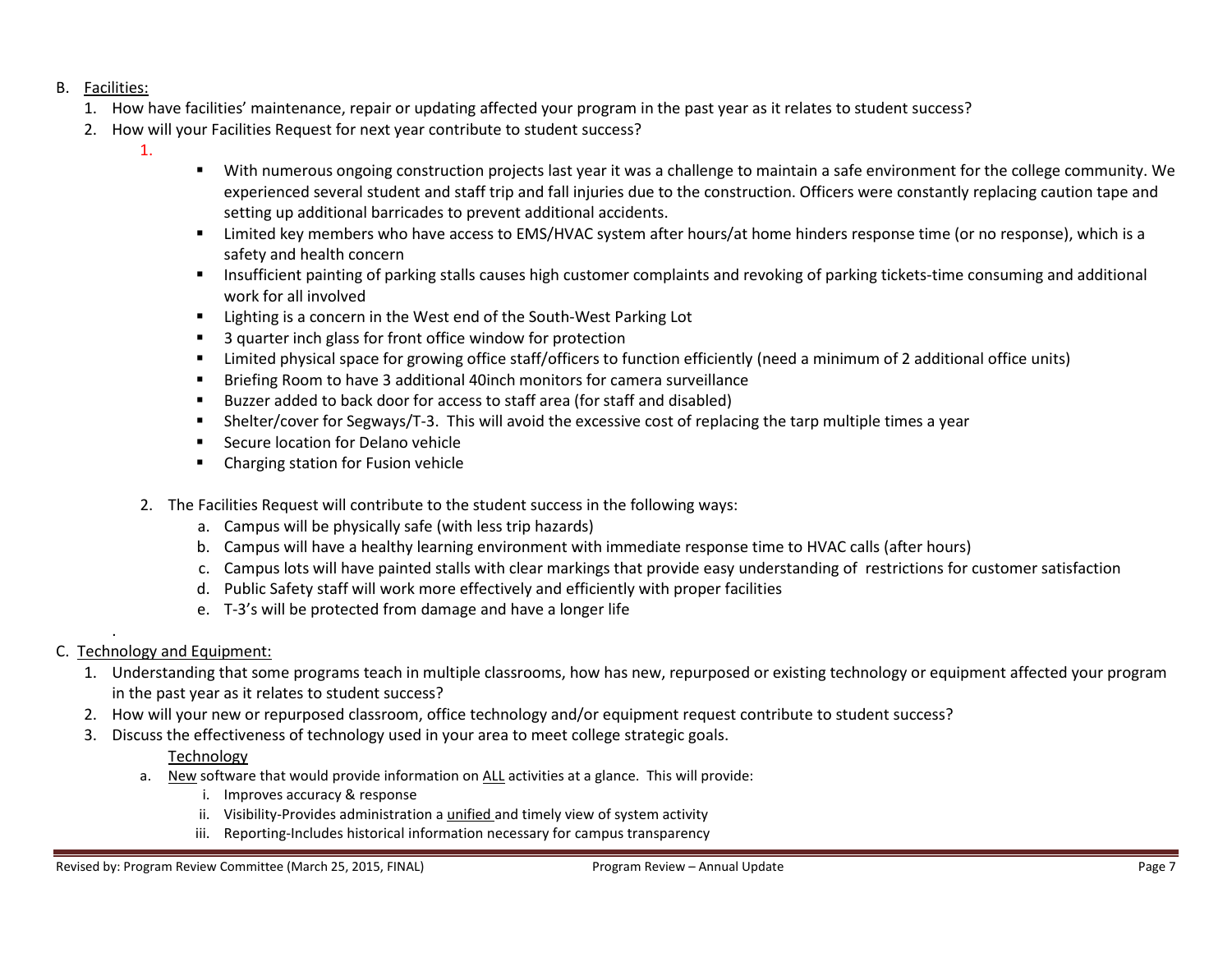\*Update software every 10 years (or whatever is standard and recommended in the industry)

*Current process:*

*Event Scheduling-web page list emailed Class Scheduling-excel spreadsheet emailed Athletics-Outlook (Director only has access to this internal calendar) -All items viewed separate, not immediately accessible or accessible by all officers*

b. New software-Report Writing upgrade. This will provide stats for the Cleary Act, Title 9, and VAWA, tracking criminal trends on campus and liability insurance purposes.

\*Update software every 10 years (or whatever is recommended to be standard in the industry)

c. New Emergency Notification system (siren/speaker/live broadcast). This will provide a mass notification platform that sends critical incident information to the college community in a timely manner so that appropriate safety measures can be taken.

\*update software every 10 years (or whatever is recommended to be standard in the industry)

d. Camera Surveillance system upgrade + new. This will provide safety of the campus community, assists and buildings *Current system: current cameras are being upgraded;* however a request for 30+ additional cameras is necessary for monitoring the campus effectively.

\*update system every 10 years (or whatever is recommended to be standard in the industry)

e. New single unified alarm system (fire/intruder-both). This will provide immediate nonfiction of both fire and intruder notification directly to officer regardless of his/her location.

*Current system: fire alarm system (only) - officer must be present in the office to be notified of alarm. If officer is on patrol after office hours, he (nor the fire dept) is notified of the alarm.*

\*update software every 10 years (or whatever is recommended to be standard in the industry)

f. Refurbished computer placed in DPS lobby (this would be a second station). This would provide accommodations for the often lines that accumulate for this service.

\*Replace computers (2) every two years

- g. Campus-wide Wi-Fi. This would provide the officers access to pull up immediate information such as the camera system, Daily Activity Report (DAR), Banner (student info), allow the officer to remain in the field, be visible and available for service. This also avoids the time needed to visit the office frequently to update the DAR, check Banner, and collect updates (events).
	- i. 5 lap tops would be needed for the vehicles for this endeavor \*update lap tops (5) every 10 years (or whatever is recommended to be standard in the industry)
- h. Add software needed for Executive Secretary-Rapid Eye. This would provide assistance from a key dispatch person who is delivering pertinent information in route.

\*update software on all (6) cameras every 10 years (or whatever is recommended to be standard in the industry)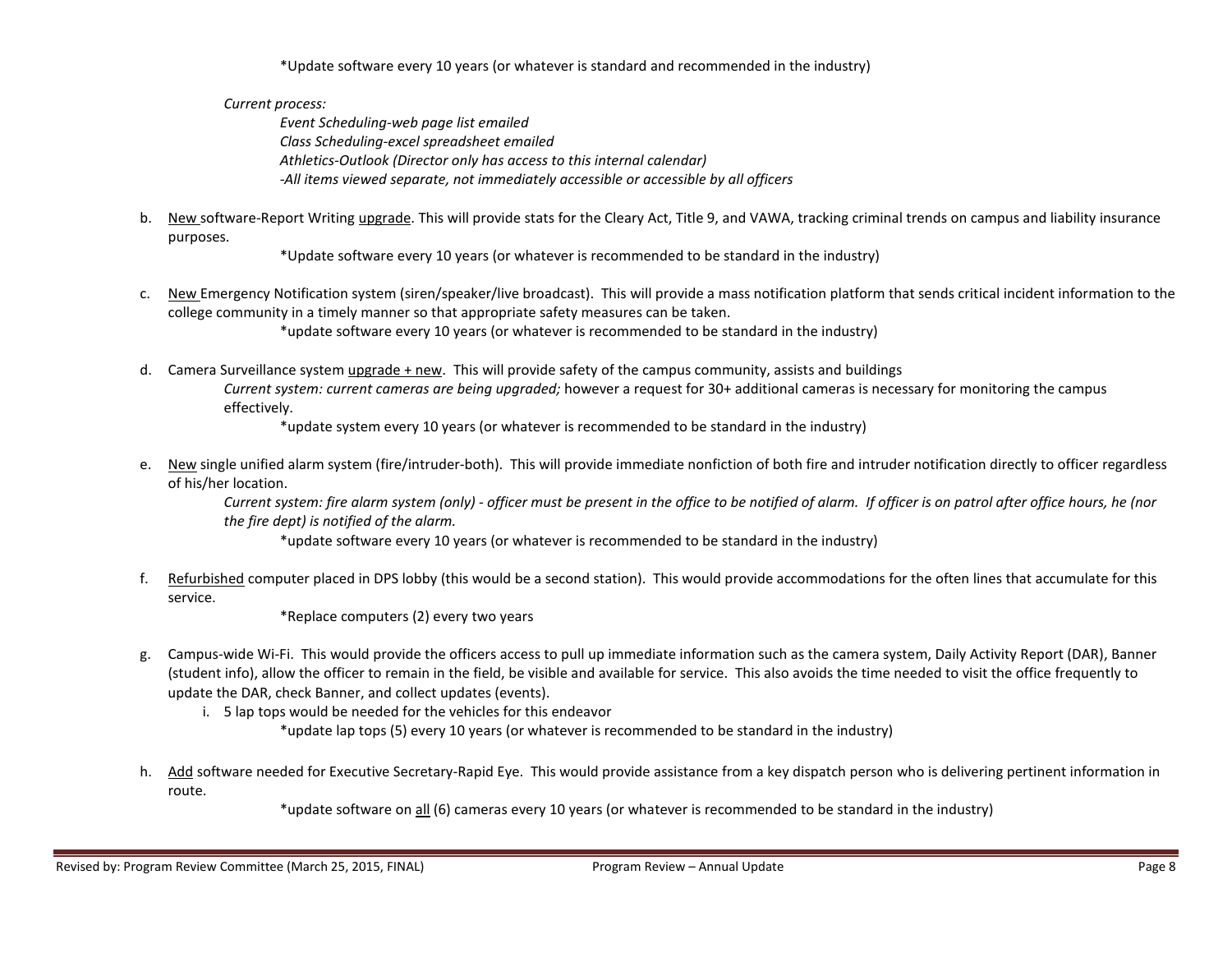Other Equipment

- i. Incident Command Center (ICC):
	- i. Dispatch/base unit (2)
	- ii. Telephones (7 additional)
	- iii. 40 inch monitor with satellite TV access (world/local information)
	- iv. Satellite cell phone (to avoid cell shut down during an emergency/bomb threats)
	- v. 40 inch monitor for the camera surveillance system software with a dedicated computer
	- vi. Emergency lighting battery operated to mount on walls (in case of failure of generator)
	- vii. Basic supplies for 72 hours (10 cots, blankets, water, etc…) \*equipment replacement as recommended by industry standards \*purpose of equipment is to allow ICC to continue to operate in a time of crisis
- New SUV Mobile Command Post (containing special emergency supplies). This would provide mobile command post set up in time of crisis.
- k. Add Vehicles (3 vehicles owned/1 located in Delano). In need of 2 additional vehicles. Weill purchased own vehicle. In the process of receiving a Fusion vehicle via grant. The vehicles provide necessary transportation for employee escorts, arrests, transporting equipment, Securing the off campus buildings, \*Stagger vehicle replacement every 5-7 years
- l. Segway/T-3 (6 owned total/1 located in Delano). The T-3's allow patrol of the campus in a more efficient and timely manner in comparison to the vehicles. \*Stagger replacement every 4-5 year \*Grant option is first choice
- m. DSPS Cart (4 owned). The carts provide transportation services to the disabled and elderly students. \*stagger replacement every 4-5 years (2018-1), (2019-1) \*Grant option is first choice
- n. New Emergency lighting system-(2) mobile. The lighting system will provide basic light for safe evacuation in the event the campus/stadium lights go out.
- o. New Emergency lights mounted in Public Safety Office. This will provide basic lights if the campus goes dark. The Public Safety Office stores supplies needed in a time of crisis.
- p. New Generator-for Public Safety Office. This will provide back-up power if the emergency lights fail. The Public Safety Office stores supplies needed in a time of crisis.
- q. Add Dispatch/base radio-Briefing Room (Public Safety Office). This will provide another source of communication.
- r. New Tasers (17). This is a very effective tool in law enforcement, simple, generally safe and viewed as a deterrent to subdue a suspect rather than using blunt and possibly deadly force with a patton.
- s. Add RAD, CPR, Cleary..etc equipment, work books, etc. This would provide safety training for the campus community. \*Grant option possible